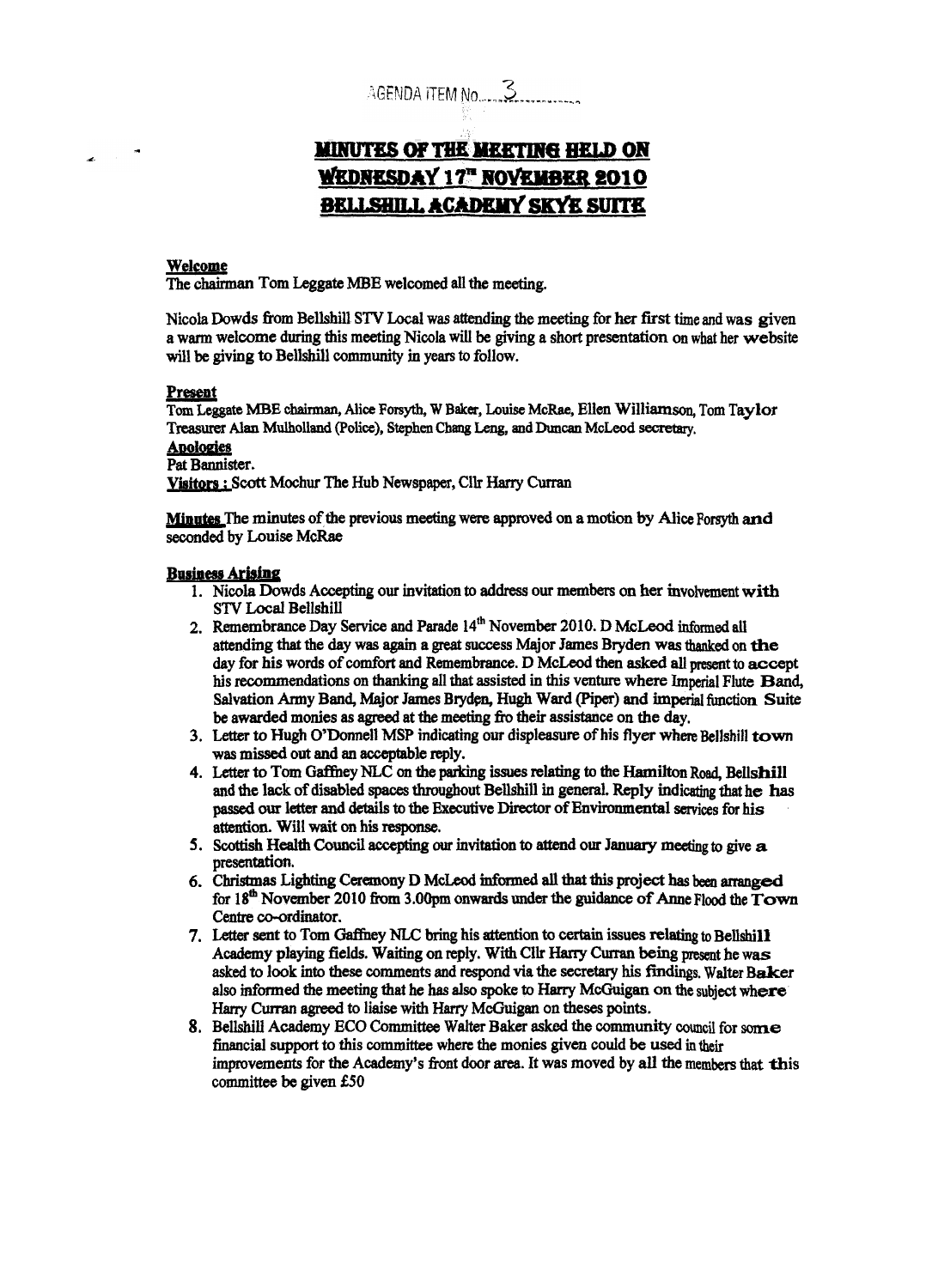*9.* **Walter Baker** *asked* **for support** to **raise** the profile of **Bellshill** Academy **for all** the work **that**  has been completed lately. D **McLeod** *slated* tbat Nicola *fiom* **STV Local and** *Scott* **from the**  Hub **have been** actively supporting **the** school **m all that they** have **been tackling.** 

**Police l€ewrtl** In writing Alan gave **an** excellent *report* **where although** all *uimes* were reported and dealt with **but** he did **mention the** crime of **bogus** callers **where** this **type** of despicable crime is **being ded out** *on* our most vulnerable. He **went onto** inform all present that **a DVD has** been produced and **bas** been **accepted** by **all** that have **Viewed** *the* same **as excellent,** *this* DVD has been **viewed by** all local sheltered housing complexes and along **with** the **Trading Standards officers**  awareness **has** been **raised. Alan** remembered **all about** the *new* **Bellshill Logo NAE DANGER**  which will be **appearing mmd** the town **this** is **a** media campaign which **will be talking** all **types** of crime. **Alan** went **onto asked** if anyone might be **interested** in **joining** the **Crime €'revention** Panel **who met** on Tuesday, please **come along** and **join this** panel if you have the **time** to commit to it. D McLeod **attended** on Tuesday night for **his** *first* time **and** it is hoped **that a fw more** will **come**  *along.* 

**Treasurers Report:** Tom gave an account of our finances where they are healthy at present.

#### **Presentation By Nicola Dowds STV Local Bellshill**

*At* this **point** in **the meeting** the **Chairman** invited **Nieula Dowds to** give her **presentation on the aims** of **STV fm** Bellshill and **the Id** *villages.* This **website was** *started on* 13m September in **a**  low **key** issue. **A** major launch will be arranged at **a** later time **when** the website **is fully** functional. Nicola **asked** all **to** *support* and **remember** that **anything** *can* be **fmarded to her for** admission *or*  individuals *c8n* **add** to the website **as and when** the **occasion arises.** Information **on** various issues **am** contained within **this** website and everyone is uged to visit it at some **time soon.** 

#### Correspondence

- **P** TFN Newspapers
- **9 Weekly List of Planning Applications D McLeod** *stated* there **were a number** of applications in **the** Bellshill *Area* **but** felt **that** they were well **within** guidelines.
- *9*  **SCVO** E **Bulletin. Contents noted**
- *9*  **ASCC** online **Bulktin Ootober Nol. Contents noted**
- **9**  Guide **Dogs** looking **for support,** along **with places** to locate counter top **collection boxes.. Contents noted** and **all** asked **ifthey know** of **a** suitable location, **contact** D **McLeod.**
- **9 Bank Statement copied and passed** to **Treasuer.**
- **B Record RSS,** Playground and **sports** equipment suppliers. Contents noted
- **9 1OG Swtsturf. Seminar informaton** in The **Royal Highland** Centre, **Ingliston, Edinburgh. Contents noted.**
- **P**  Dogs Trust **looking** for financial support. Plus **autumn** *magazine.* Contents **noted.**
- **k**  Bluefin with **information on** local **community** councillors **having** *to* defend themselves **when**  one **ofthem** tookthe **rest to** court. D McM *stated* **that** he **has looked into our** insurance **policy** and **this** is covered. *Comment* noted **and filed.**
- **9** SCVO **e-mail with information from labour telling us of Scottish Future Jobs Fund.** Contents noted & filed.
- > Invoice **from** NLC for BellshiU **Academy** Let. **Passed to Treasurer for payment**
- 9 **ASCC** Online **bulletin issue 2 October 2010. Contents noted** & filed,
- *9*  SCVO **information** *on* **AGM. Filed** & **noted**
- 9 **SCVO** Agenda **for AGM.** Filed & noted
- $\triangleright$  E-Mail from Ann Andrews NLC informing me of cancellation of November meeting for community council. **D McLeod** contacted both John **Street** NLC and Bellshill **Academy and**  came up with **an** alternative **meeting** place **owing** to the school having **an open** night.
- $\triangleright$  E-Mail from Ricky Williams informing me of the added names to the War Memorial. **D**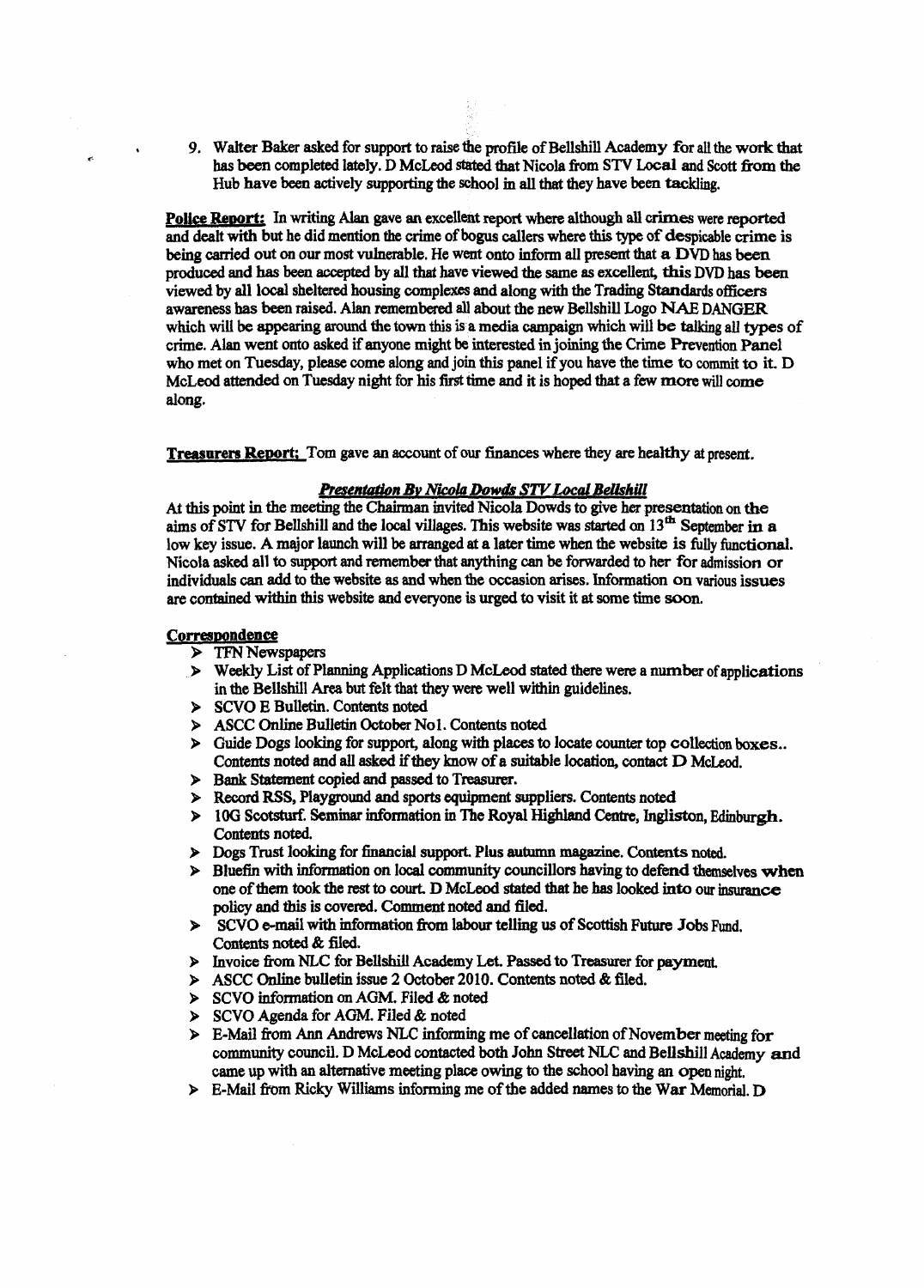**McLeod has already held a** small dedication *service* **with Major James Bqden saying a few well chosen words.** 

- **P SCVO** informing us on the postponement of the PVG scheme until February.<br> **P** Digital Television switchover community outreach nack. Noted & filed
- **9 Digital Television switchover annmunity outreach pack. Noted** & **filed**
- **P SCVO** ebulletin 9 November. Filed & noted.<br>**P** Zurich insurance renewal notice. D McLeod t
- 9 **Zurich insurance** *renewal* **notice. D McLeod to liaise** with Tom **Taylor and have** this **paid ASAP.**

깎

- > Letter *informing* **D McLeod that Jams Mocabe will** tie *iittening* **the Remembrance Day Service in place of Provost Tom Curley**
- > **VANL** *swey* **completed online.**
- > NLC winter maintenance policy & procedures document 2010/2011.
- **>** NLC 20s plenty campaign
- > **ASCC** The **Community Councillor journal Autumn edition**
- **9 Torrance Park public exhibition change of date from**  $13^{\text{th}}$  **to**  $20^{\text{th}}$  **November <br><b>9 SCVO survey completed online.**
- $SCVO$  survey completed online.
- > **VANL** training update
- $\triangleright$  **Invitation to attend the official opening of Alworth Store in Bellshill on Saturday**  $27^{\circ}$  **November at 9.30am for 1O.OOam. D McLeod apologised** *to* **all present** but **he cannot attend owing to another**   $m$ eeting. Tom Leggate & Tom Taylor agreed to attend on behalf of the Community Council. D McLeod will inform Katharine Hough of the members that will be attending.
- > **Haggs promotional sale** item **flyer, children's playground equipment.**

#### **AOCB**

**1** 

.

- **D McLeod then brought forward 2** issues **from the Beilshill Speaker indicating that residents**  *m* **complaining about erection of mobile phone masts. He** informed **the meeting that he has already passed these 2 issues through the** community **council minutes and** *stated* **that** they **did not present an issue but it was on the front pages of the last 2 weeks local newspaper. D McLeod also informed** the **meeting** that **he has spoken to** Ian **McLean from the speaker**  office **and he will keep** him **if any other issues will be coming before the public on issues of this** type.
- **D Mchod told ail present** that **over the last few weeks he** has **attended a** number **of meeting**   $\bullet$ **on the issue of the** Nu= **cuts where these meetings have** *stated* that **thm were other ways of saving money and that the cuts were not necessary,**
- *Another* **letter recaived fbm the** traders **on the** Hamilton **Road giving cause for** *concern* **on the forth coming traffic regulations and looking for an answer to their previous** letter. **D McLeod** *informed* **the meeting that he has lettered Richard Lyle** *on* **this issue and copied this letter on the subject.**

*As* **this** completed **ail the business oftonigkt's meeting the secretary moved a vote ofthanks to the chairman** until **the next meeting.** 

## **Next Meeting.**

**The next meeting** will **be held on Wednesday 15" December 2010.** 

#### **Bellshill Academy Skye Suite.**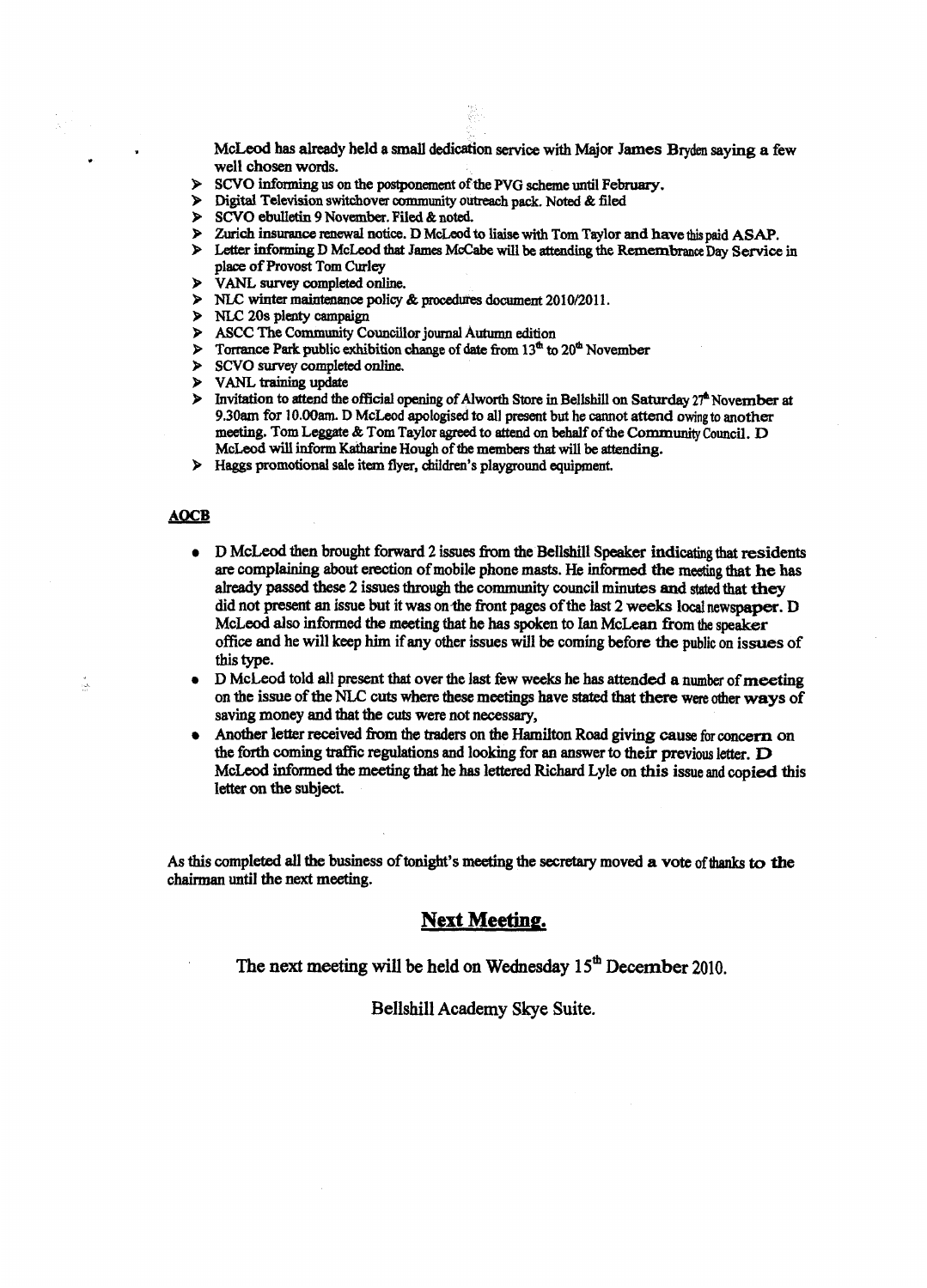# MINUTES OF THE MEETING HELD ON WEDNESDAY 19" JANUARY 2011 **BELLSHILL ACADEMY SKYE SUITE**

### Welcome

The chairman Tom Leggate MBE welcomed all the meeting,

#### **Presea** *t*

Tom **Leggate MBE chairman, Alice Forsyth, W Baker, Ellen** Williamson, **Tom** Taylor Treasurer, Ray **Mitchell, and** Duncan **MoLeod secretary. Welcome**<br>The chairman Tor<br>**Present**<br>Tom Leggate MBE<br>Ray Mitchell, and l

### **Awlogles**

**Pat** Bannister. Mrs. Louise **McRae, Alan** Mulholland Police, Stephen **Chang-Leng**  Visitors : **Cllr Harry Curran, Debbie Marklow fiom Scottish Health Council,** Joe Gorman

D.McLeod introduced Dcbbie Marklow **from Scottish** Health Council **who** will be giving us **a**  presentation on the **Health** Council. D McLeod asked for the indulgence of the meeting to allow Debbie to give her presentation first before **we** conduct the business of the community council **as**  she has to watch her time because of **travelfing distance** after **this** meeting. **AI1** agreed to allow this presentation to **be** given **now.** 

Presentation of the Scottish Health Council which **was** formed in *2005* but **took** over **from** the original Lanarkshire Health Council which has been in existence for approximately 10-15 years. Handouts were passed between the **members** for **future** reference, Debbie's presentation **was**  excellent and **or** best wishes **were** given to her. The meeting was then opened up for **some** questions where Joe **Gonnan asked about** an issue that was in **the** Herald newspaper, Debbie agreed to **look**  into this point and respond via Duncan McLeod. **Tom** Leggate asked about the issue of *the* Cleland hospital, Debbie agreed to look into this and respond **as** before. Alice **Forsyth** asked about Wishaw General Hospital discharging patients before they should be let *go,* Debbie agreed to take note of these comments and wilt **seek** clarification.

**Minutes** The minutes of the November meeting were approved on a motion by Alice Forsyth and seconded by Tom Taylor.

The December meeting had to be cancelled due to the adverse **weather** conditions.

### **Buriness Arising**

- **1.** Cancellation of December meeting D McLeod **stated** that he was unhappy that the December meeting **was** cancelled under direction **fiom** the chairman; he asked that this point be placed in the minute and that to cancel any **future** meeting there must be **an** agreement between more of the executive elected members to **cancel** a meeting. The weather at the beginning of the month **was** extreme but in *D* McLeod opinion the forecast was favourable and that the meeting could have taken place. A number of the members voiced their opinions and **stated** that it was acceptable that the meeting was cancelled but **agreed** that the decision needs to be better discussed,
- **2.** Walter baker **asked** if **any** response on the issue of the fencing around Bellshill Academy's playing fields. **Hany Curran** intimated that **Hany** McGuigan along **with** himself **has** asked about this issue and he will **look** into it again and bring back an answer for the next meeting. Walter was still unhappy with the amount of dogs dirt being left on the playing fields and asked Harry to take this back to the proper authorities.
- 3. Financial support for **EGO** committee of Bellshill Academy **€50** was sent onto this committee, Walter did pass on his thanks for this donation.
- **4.** Zurich Insurance renewal payment **ahs** been **forwarded.**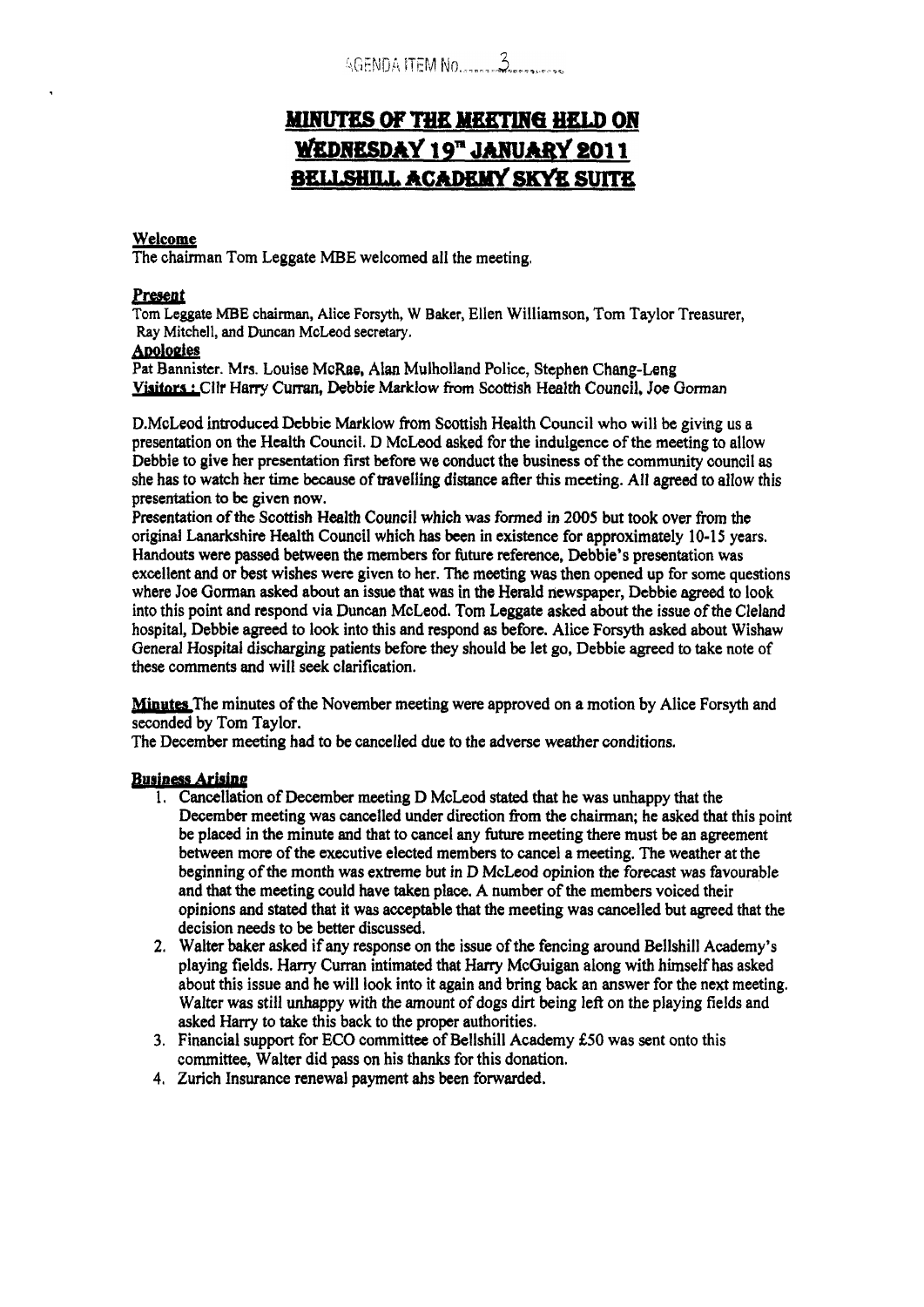*5.* Alworth Steer opening **Tom** Taylor attended **on** behalf of the community council owing to the secretary having to attend another meeting. He was given a warm welcome and the stores arrangements were first class.

Police **Remrt:** None **-A** few of *the* member commented **on the lack of** these reports but D McLeod intimated that Alan was **off** his **work** for some time **and was** swamped with work on his **return** but when the report will be given to the **secretary** he would send it out to the members along with their minute.

**Treasurers Report;** Tom gave an account of our finances where they are healthy at present.

### **Correspondence**

- $\triangleright$  TFN Newspapers
- **Weekly** List of **Planning** Applications D **McLsod** stated there weft a number of applications in the Bellshill Area but felt that they were well within guidelines.
- Letter in reply to questions **asked** about forthcoming changes **being made** *to* traffic management within **the** Hamilton **Road** area. Points noted and filed,
- **SCVO** e-bulletin **contents noted**
- **Bank of Scotland** letter **with various changes** proposed to **OUT** banking procedures, copied and **passed to Tom** Taylor our treasurer.
- **EXECOPY ASSETS:** Copies of the Corporate Plan Performance Report and Single Outcome Agreement Annual Report for **2009/2010. D McLeod has** mad **these and all points noted** & filed,
- **Letter** of thanks **and** receipt **from thc piper** for Remembrance **Day** Service
- Receipt **from Imperial** Flute **Band** for **Remembrance Day** Service & Parade
- Statement **from** the **Bank** of **Scotland** copied **and** passed to Treasurer.
- Scottish Government ASCC **stakeholder** survey, D McLeod completed **this** on line **an** behalf of the community council
- Digital switchover outreach **pack. Passed** out for a member **to** take T Taylor **accepted** this **pack.**
- ASCC online bulletin for **Dccember 2010**
- E Mail fiom **Ray** Gunnion detailing Unison decision calling for public service strike and **"needs**  budget"
- **SCVO** bulletin December
- **Christmas** card **from** Cllr *Heny* Curran
- **Letter** from **Scottish** Water advising of proposed changes to water **mains** in **and** around Bellshill.
- **Winter** edition of **MVOLVE** magazine **from VANL**
- Invoice for payment for let of BellshiiI Academy for meeting in November. **Passed** far payment **to**  treasurer.
- **SCVO** bulleting **from December 17**
- ASCC **on** line bulletin for December
- NLC minutes from **all** meeting. **D.McLeod** has scrutinized **these.**
- Christmas Card and note from Isabelle Boyd Head **Teacher** from Cardinal Newman High School in reply to letter from us asking for a meeting. D McLeod to arrange a suitable time for this meeting, D McLeod *suggested* **that** we **should** invite Isabelle **Boyd** along **to** give **us** a presentation on what she sees her remit for the school. Agreed that February meeting would be acceptable.
- $\blacktriangleright$ &Mail **Christmas** wishes fiom **Town** Centre Activities.
- Receipt and note of **thanks** for donation for Remembrance Day Service from **M4or James** Bryden.
- $\blacktriangleright$ Receipt **from** Salvation **Army** Band for Remembrance **Day Service** & Parade.
- **Bank** Statement copied and **passed to** Treasurer.
- $\blacktriangleright$ Letter from NLC on the way for future planning applications via the internet. D McLeod has signed up for this on behalf of the community council.
- Letter **from** Good Community Relations Project asking for time **to** come **along** to **pass** on what this project has to offer Bellshill. It **was moved** by some **members** that we should invite them along to a future meeting. D McLeod to arrange **this** possibly for March.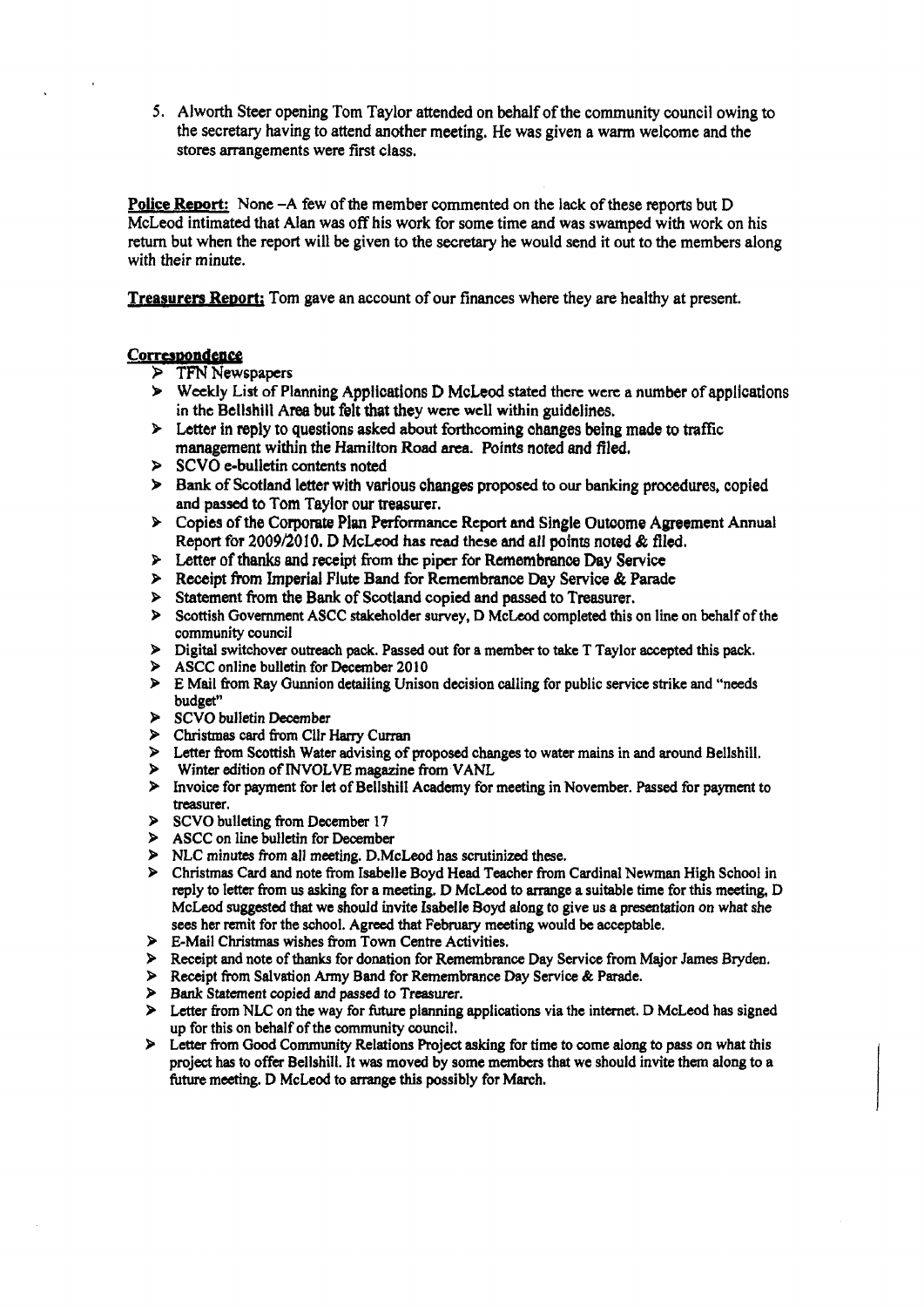- **SCVO** Ebulletin **12** January contents noted & **filed.**
- $\triangleright$  ASCC letter seeking nominations for a local community councilor who went that extra journey during the extreme weather. Contents noted.
- **VANL** information on local networking events D McLeod informed the meeting that he always attended these on behalf of the community council but owing to starting work recently he will be unable **to** attend **any** future meeting **as** they are held during the day.
- > VANL training course information. Contents noted.
- Letter in reply to **our** letter on traffic management proposals for Bellshill, this reply indicates all the proposed changes detailing them in depth. Contents noted & **filed.**
- **2** large envelopes containing maps and details of the alterations proposed for **M8/M73/M74**
- Public consultation events for Bothwellpark Public **Access.** D McLeod to **contact them** seeking more information but to let them know the **idea** is excellent.
- Reply **from Graham** McKay on the letter complaining on the time taken to clear the **snow** & ice from roadspavements in and around Bellshill. D McLeod stated the **Grsham** has just given a straight answer quoting regulations which are totally acceptable. Contents noted & filed. AOCB<br>
ACCB<br> **D McLeod brought SPublic Consultation events for Bothwellpark Public Access. D McLeod to contact them seekin<br>
information but to let them know the idea is excellent.<br>
<b>A** Reply from Graham McKay on the lette

closure of Bellshill **Cross** *for 20* **days.** D **McLeod** also **spoke** *to* the Bellshill **Spcakcr in** this issue stating that the suggestions of closing the **roads end** having **transport turning** into Motherwell **Road**  fiom Main Street would **cause** problems. **Hany Cunan** stated that meetings between the **contractors**  and **NLC** have been held **and** an agreement has **been** reached to **try** and alleviate **any issues** that **the**  road resurfacing will cause.

Elbn Williamson **asked** what is going to happen **to** the building in **John** Street which **used** to be the community centre, **Hany Curran** intimated that it would be put up for sale or it may be **knocked**  down depending on what requires to be required to upgrade this building. At present there **has** been no decision on what **is** to happen to the building.

Walter Baker **asked** if anything has been done about the marble blocks around the proposed planted area at Bellshil! **Cross,** he **has** indicated that some of these beautiful stones have been damaged where corners have been broken **off.** D McLeod **agreed** to contact Dennis O'Kane who is **the**  contact for the working around Bellshill for **NLC** informing him of the damage to this area. Forthcoming **Street** Fair **L)** McLeod informed all that **the** Annual **Street** Fair will be soon with **us**  and he is asking permission to invite Richard Lyle to officially open this **year's** fair. This was accepted by *the* members present. D McLeod agreed to start amging all issues relating to **this**  year's fair.

**As this** completed all the business of tonight's meeting the secretary moved **a** vote of **thanks** to the chairman until **the** next meeting.

## **Next Meetinp,**

The next meeting will be held on Wednesday 1 **6'h** February **20** 11.

In **the** Bellshill Academy Skye Suite.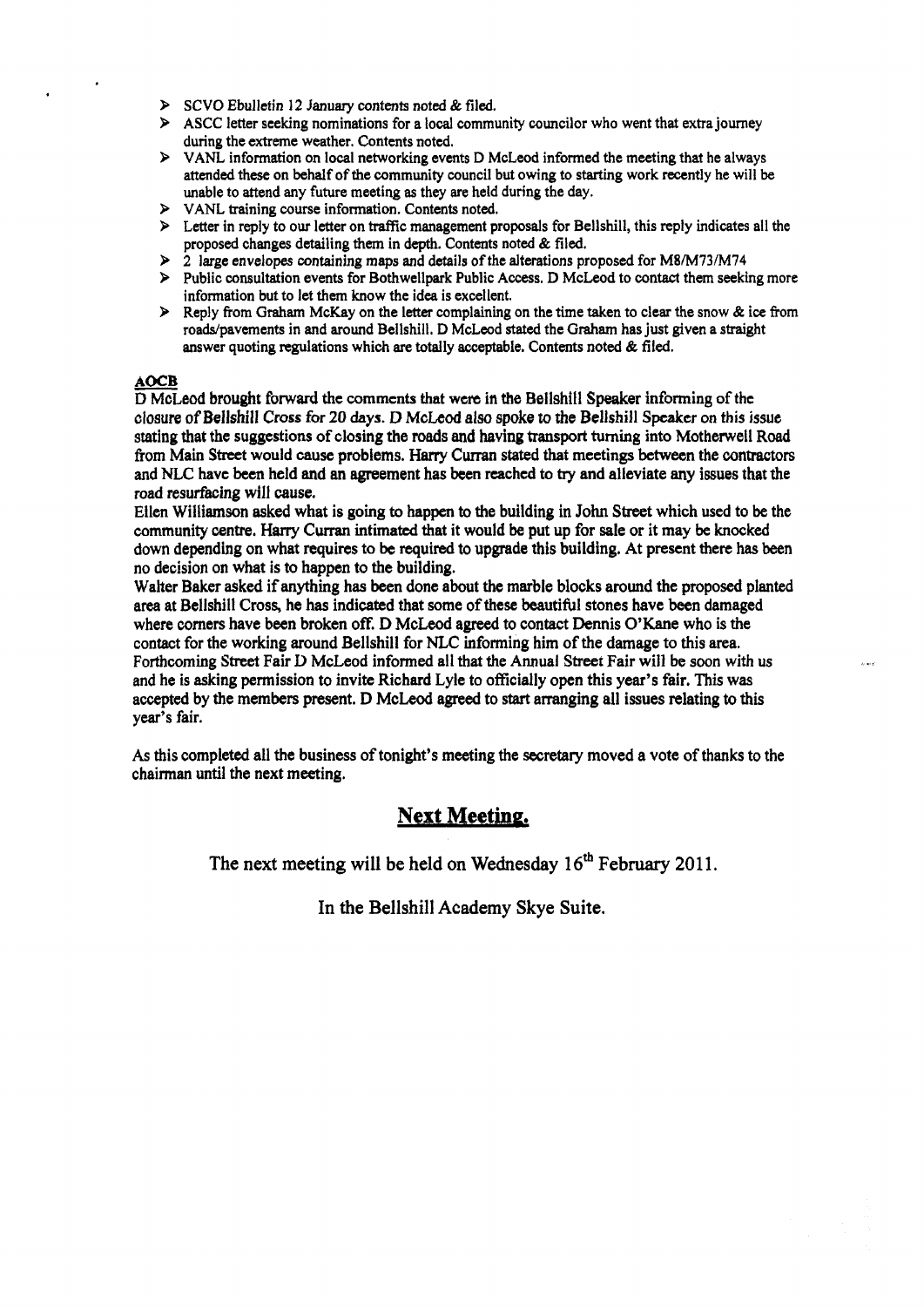

# MINUTES OF THE MEETING HELD ON **WEDNESDAY 16" FEBRUARY BELLSHILL ACADEMY SKYE SUITE**



### Welcome

The vice chair person Ellen Williamson welcomed all the meeting.

### **Present**

**Alice** Forsyth, **W Baker,** Ellen **Williamson, Tom** Tay **lor Treasurer,** Stephen Chang-Leng, Louise McRae, Alan Mulholiand police, Ray **Mitchell and** Duncan **McLeod** *secretary.* 

**Anoloeies** : Tom **Leggate** MBE chairman, Pat Bannister.

**Visitors** : Cllr **Hany** Curran, Isabelle Boyd Head Teacher Cardinal Newman High School, Nicola Dowds **STV** Local Bellshill, Scott Moohur The Hub Newspaper.

**mutes** The minutes of the **January** meeting were approved on *a* motion by Ray Mitchell and seconded by **Alice** Forsyth.

### **Business Arising:**

- Waiter **Baker seeking** help with fence around Bellshill **Academy** playing fields. This has been repaired **and** Walter accepted the notification. **He** also asked with **reference** to **the dog**  fouling **within the park.** D **MoLeod** stated that this **seems** to **be an ongoing issue** which **was**  indicated **by Isabelk Boyd an** issue also **at** Cardinal **Newman** High School. D McLeod asked that **this** should be **brought** to the attention of the local council. D McLeod **agreed** to contact Tom Gaffney who will forward it to the appropriate department.
- Good Community Relation Project, **D** McLeod stated after our last meeting he **was**  requested to invite Mr. Amal Azzudin to give a short presentation at our March meeting. This presentation has been set up and we all look forward to Amal's presentation.
- Bothwell Park Public Access consultation evening **D** McLeod stated that he went along **on**  behalf of the Community council and then handed out some questionnaires to be completed for submission to the **organisers** for our interest in **this** project.
- Conformation from Isabelle Boyd to give the community council members a short presentation on the Cardinal Newman High School

# **Presentation from IssbeUe Bovd Head Teacher Cardinal Newman High School**

Isabelle spoke on her role **as** Head Teacher and **the** school; in general where she has at present a school role of 11 **17** pupils and their estimated role will **be I Z 19** for the next **session.** She went onto state that both Cardinal Newman and Bellshill Academy are not in competition and are both seeking to **reduce** the anti social behaviour which **seems** to be present within both schoois. Isabelle went onto say that Both Ann Munro and she have agreed to join forces in 3 ventures where they will share their expertise with each other and promote both schools. Isabelle went onto say that in the past the school had a good working relationship with the community council but over that last number of years this has waned but since the community council have invited her along tonight she is hopeful that the relationship will again flourish. D McLeod asked that in the past when Willie Foy had a good relationship with the school there was a prize presented at the school's prize giving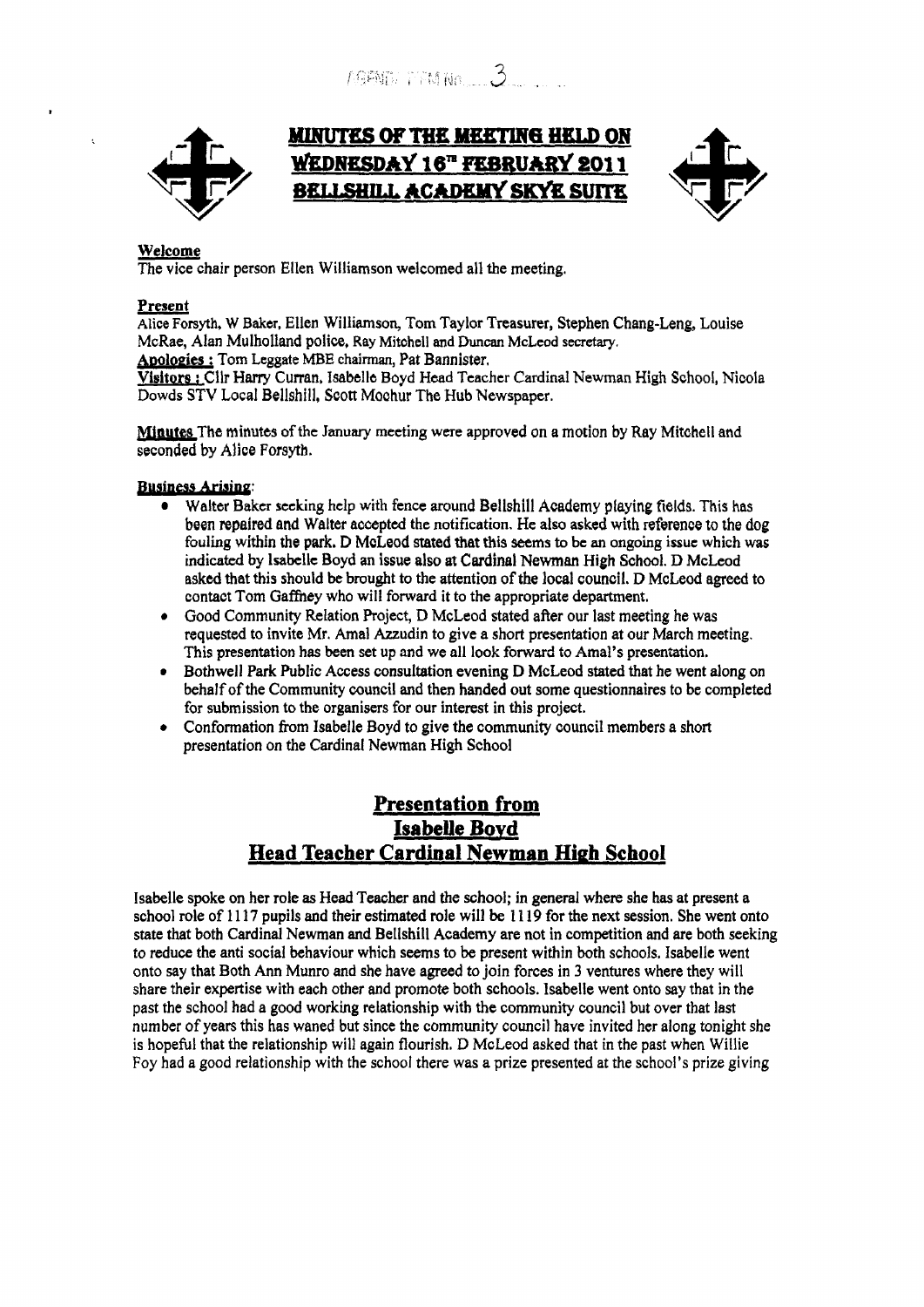. annually that **was** purchased from monies donated by the community council Isabelle stated that this award is still presented annually and will be for many years to come. D McLeod stated that when he became involved the community council donated a sum of money annually and for some reason this stopped it was moved that this money be **restarted** and should be an annual donation to both schools, **I) McLeod then asked the members** for **a** suggestion on **this** annual award **Tom** Taylor treasurer moved £200 which was accepted by all, to which Isabelle thanked the members for this kind donation. Isabelle went onto say that **both** schools are attempting joint ventures where members of both schools will attend various **meetings** and *set* up some **rype** of fund raising activities, Isabelle went onto say that both schools have already had tentative meetings and have agreed to support 3 common projects, Mark Scott Foundation, Spirit Aid charity with David Hayman & creative ideas this one will be started some time in June.

D McLeod then thanked Isabelle Boyd Head Teacher of Cardinal Newman High School for giving up her time to come along to **this** meeting and giving this very interesting presentation. Isabelle thanked all for allowing her to come along. Isabelle **was** then asked if she wished to **remain** for the remainder of **the business or would she** prefer **to** leave, to **which she thanked us for** allowing her *to*  retire.

**Police Report:** In writing which was to large to comment on certain issues. NAE Danger campaign which will **be** launched **for 201 1** in **May** where Alan has **agreed** to join **100 female bikers** in a trip round Scotland and McMillan Cancer Support will be the chosen **charity to** benefit from **this**  venture, he is looking for support with can **collection** and bag packing in Tesco and Monison stores if available please **pass on** your details to Alan **as** soon **as** possible. Various incidents were then brought to the member's attention and **our** thanks were expressed to the local police force for all their work **in** dealing with these incidents. Blue Light Disco repot was then given where over 300 kids turned up at **the** Sir Matt Busby **Sports** Centre where **they** all enjoyed *the* night which was arranged to be **a Bums** Theme event, various prizes **were** &en out **to the kids** and a cheque **was**  presented by Tom Clarke MP to Cash for **kids** for **E500.** The youngsters **were then** given **a** treat where the toast to the haggis was performed **and 2** pipers gave these kids some tradition tunes.

**Treasurers Report;** Tom gave an account of our finances where they are healthy at present.

#### **Correswnden ce**

**I** 

ÿ

*I* 

- **TFN** Newspapers
- $\triangleright$  Weekly List of Planning Applications D McLeod stated there were a number of applications in the Bellshill Area but felt that they were well within guidelines.
- **SCVO 201** 1 budget **"A** Briefing **fiom** the SCVO"
- > VANL update on training availability
- $>$  SCVO ebulletin
- **SURF Annual Conference D McLeod stated that this event is looking for someone to attend** but no one showed the willing.
- Craigburn Homes information on **proposed** are home at Cambroe Mains Estate. D McLeod sent an email but has not received a reply.
- **Transport Scotland more information** on **the proposed afterations** to **the M8/A8/A725**
- **NHS invite** *to* **attend** *caren* team **event no** one available to attend *on* **behaif** of **the community**  council.
- **SCVO** ebulletin
- **Bank** of Scotland letter on **information about foreign exchanges of** money. Passed to **Tom** Taylor **our treasurer.**
- **Bank of Scotland statement of accounts. Copied and passed to Tom Taylor our** Treasurer.
- $\triangleright$  GVANL "Involve Magazine" **D** McLeod indicated that the information contained in this issue was **very** interesting and **if anyone wished to read it they could take it away.**
- **VANL invite** *to* **their conference.**
- **Robertson Homes** invite **to attend preview meeting of their show house. D McLeod stated**